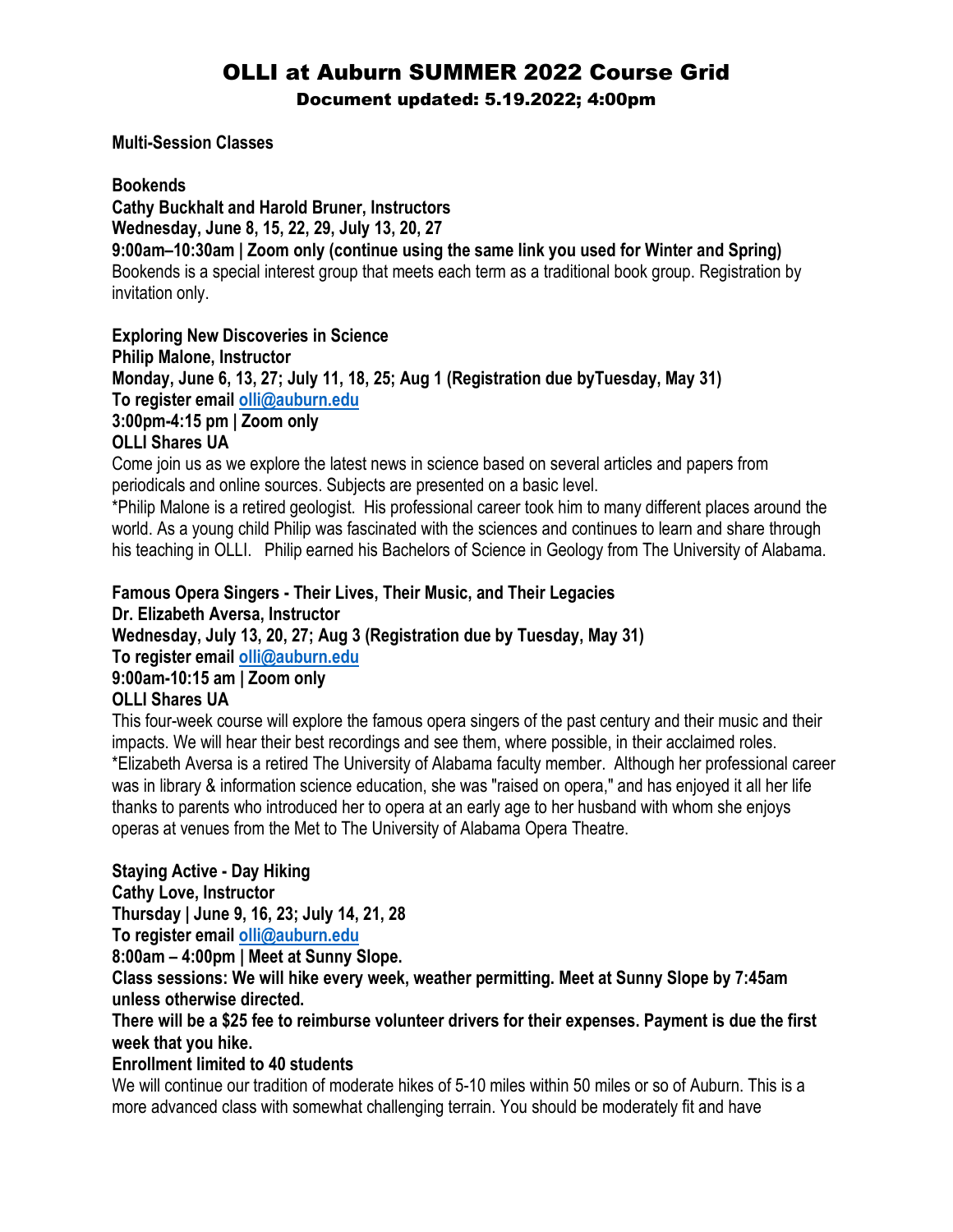experience in hiking these distances. If you have not hiked with this group before you may be asked to demonstrate your hiking proficiency prior to the first class. A small day pack is suggested. Hiking pole(s) are mandatory. The primary locations are different trails on or near Lake Martin, and FDR State Park near Pine Mountain, GA.

### **Summer Mysteries**

**Harold Bruner, Instructor Tuesday, June 7, 14, 21, July 12, 19, 26**

**To register email [olli@auburn.edu](mailto:olli@auburn.edu)**

**9:00am–10:30am | Sunny Slope Main Classroom**

**Books in order that they will be discussed:**

**French, T. (2017).** *The Trespasser***. Penguin Books. ISBN: 978-0143110385. Discussion led by Rebecca Kelly.**

**Connelly, M. (2013).** *The Black Ice***. Grand Central Publishing. ISBN: 978-1455550623. Discussion led by Ellen Sherling.**

The quality of a mystery novel often depends on the character and demeanor of the detective in charge of solving the crime. In the mysteries of this term, this is particularly true. Register and order your book early. \*Harold Bruner is an active OLLI member who enjoys reading good mysteries. He has been leading book discussions for OLLI for a few years now.

### **Writing Our Lives Summer Camp**

**Terry Ley and Cathy Buckhalt, Instructors**

**Monday, June 13, July 11, August 8**

**To register for one, two, or all three sessions, email [olli@auburn.edu](mailto:olli@auburn.edu) and include which sessions you want to attend.**

### **10:00am–11:30am | Sunny Slope Annex**

### **Enrollment limited to thirty-five students.**

"Our lives are like a patchwork quilt, and it is only in the evening of life that we can see the pattern of what we have woven" (Richard L. Morgan, Saving Our Stories: A Legacy We Leave). We all have life stories to tell! Here is an opportunity to reclaim your memories, write about them, and share them with a receptive audience of peers. We will write each Monday morning, responding to stimulus prompts provided by the instructors. Recommended homework: finishing and revising what you have begun in class and reading self-selected memoirs, biographies, and autobiographies.

\*Terry Ley taught high school English in Iowa before coming to Auburn University, where he was a professor of English education. He has taught Writing Our Lives each OLLI term for sixteen years. \*Cathy Buckhalt is a retired teacher from Opelika Middle School and Southern Union State Community College. She also was associate director of the Sun Belt Writing Project for many years.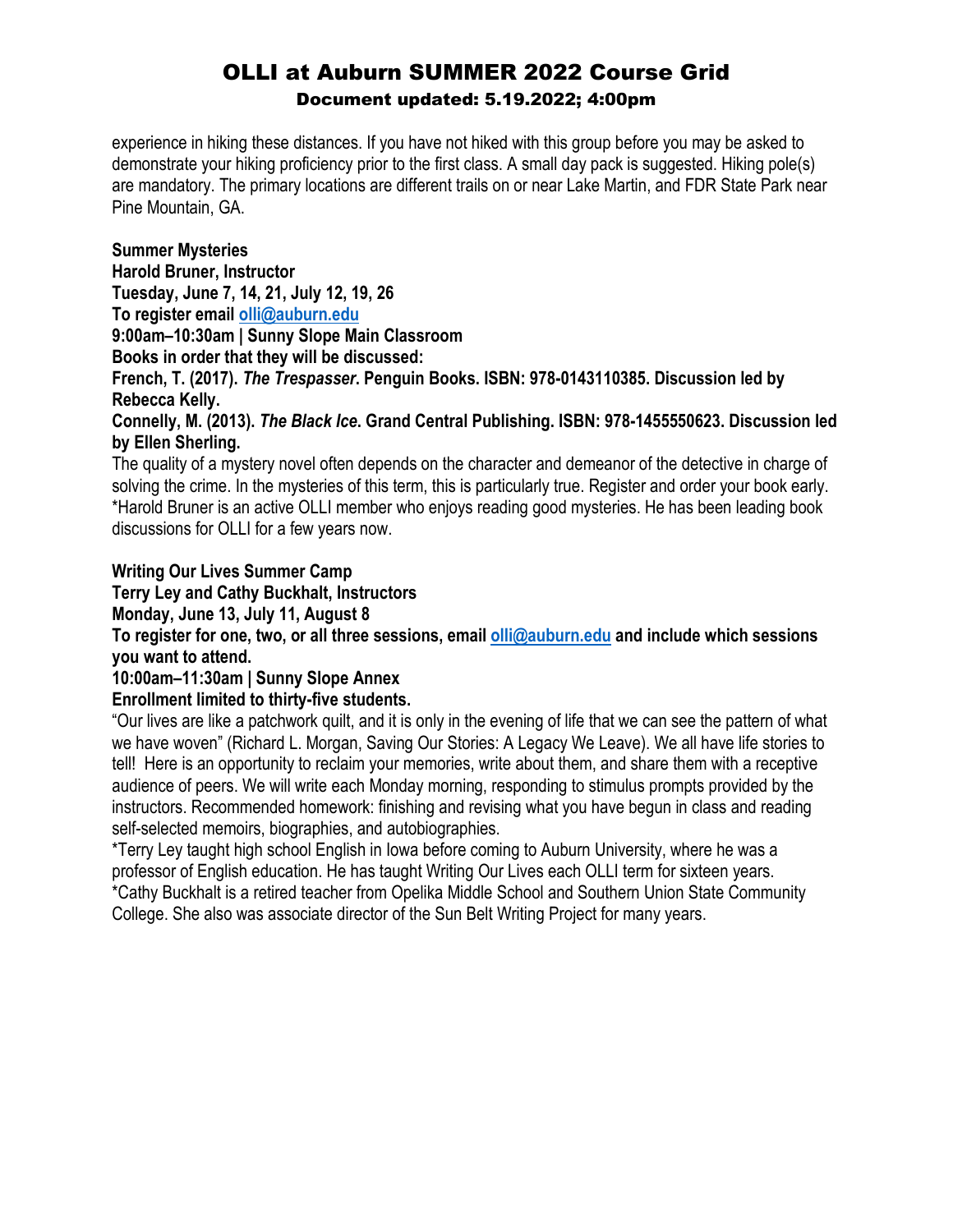# OLLI at Auburn SUMMER 2022 Course Grid

Document updated: 5.19.2022; 4:00pm

**Single-Session Classes**

**The Chickamauga-Chattanooga Campaign, September - November 1863 John Mason, Presenter Tuesday, June 14 (Registration due by Tuesday, May 31)**

**To register email [olli@auburn.edu](mailto:olli@auburn.edu)**

**1:15pm-2:45 pm OLLI Shares UAH**

After having abandoned middle Tennessee and the strategic city of Chattanooga in the summer of 1863, Confederate forces looked for ways to reverse the tide of war. Join us to learn the details of the Chickamauga-Chattanooga Campaign and see how a major Confederate victory soon turned into a crushing defeat that allowed the Union to take total control of Tennessee once and for all. This course will be recorded.

\*John Mason was, for most of his adult life, a contracting specialist with the U.S. Government. Now happily retired, he spends his time in Huntsville, Alabama studying the American Civil War and Military History in general, along with a somewhat eclectic range of other subjects. His current book is a historical-fiction novel about the American Civil War that offers the perspective of how the Union won the war by waging it in what was the most important theater - the West. When not researching and writing, he likes to spend time reading, computer gaming, walking, and, of course, teaching. John has lived in Huntsville since 1987 with his two sons, Derek and Jared.

### **Those Plucky Women of World War II**

**Kayleen Reusser, Presenter**

**Thursday, June 16 (Registration due by Tuesday, May 31)**

**To register email [olli@auburn.edu](mailto:olli@auburn.edu)**

### **1:15pm-2:45pm**

### **OLLI Shares UAH**

During World War II, 350,000 American women joined the Army, Navy, Coast Guard, and Army Air Corps. Some served on the American homefront, while others volunteered to go overseas. Few believed they could do it. While people disapproved – even family -- the women persevered and outshone everyone's expectations. The instructor has interviewed women who served as nurses, cryptologists, and even pilots during the war. From helping to tow targets while being shot at with live ammunition to nursing wounded men in France, these women responded during their country's time of need and helped to win the war. \*Kayleen Reusser is the author of 10 books on World War II, based on interviews with 260 World War II veterans. She has presented programs virtually and in-person across the US. Reusser strives to preserve our American military heritage, while honoring veterans with her work. Reusser is the wife and mother of Air Force airmen. [Www.KayleenReusser.com](http://www.kayleenreusser.com/)

**First Aid for Hikers Keith Campagna, Presenter Wednesday, June 29 To register email [olli@auburn.edu](mailto:olli@auburn.edu) 4:30pm-6:30pm | Sunny Slope Main Classroom Enrollment limited to twelve students.**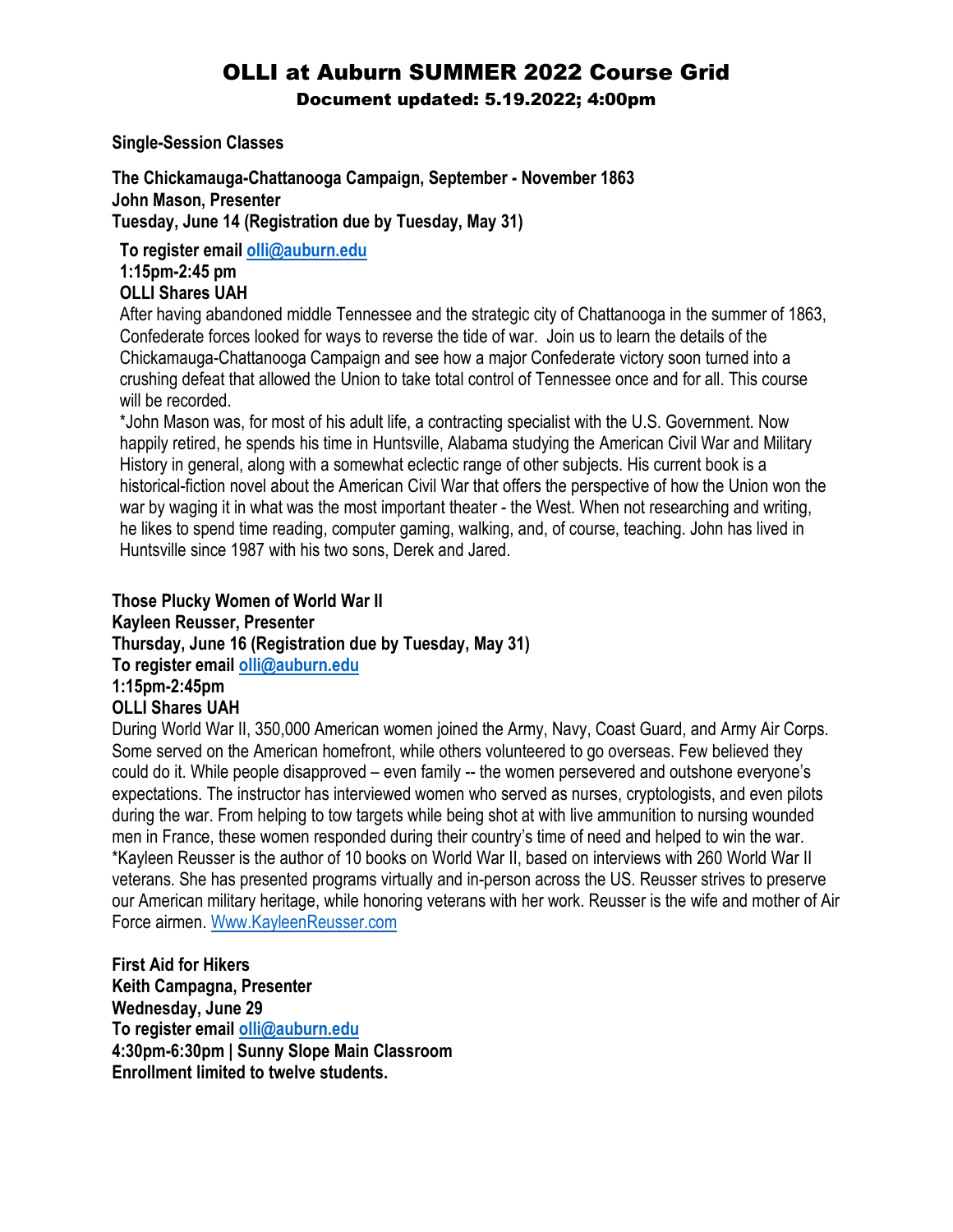What might occur while hiking that requires first aid measures (i.e. procedures, wraps-bandages, medications) including: dehydration, CPR, strains/ sprains/ bruises/ abrasions/ lacerations, broken bones, eye injury, poisonous plant exposure, insect/ tick bites (prevention/ care) among others. Discussion, demonstration and hands-on learning.

\*Keith Campagna was a Pharmacy faculty member at Auburn University and the University of Illinois, and is a regular hiker in the OLLI hiking courses offered by Harold Bruner.

### **Summer Art Workshops:**

**The Renaissance: Linear Perspective**

**Corky Nell, Instructor**

**Tuesday, June 21; Wednesday, June 22; and Thursday, June 23**

**To register email [bda0003@auburn.edu](mailto:bda0003@auburn.edu)**

**4:00pm-5:30pm | Sunny Slope Classroom**

**Enrollment limited to twelve students (six OLLI members and six seats open to the public).** *Better With Age: Alabama's Creative Aging Initiative* **comes from a grant provided by the [National Assembly of](https://nasaa-arts.org/nasaa_research/creative-aging/)  [State Arts](https://nasaa-arts.org/nasaa_research/creative-aging/) Agencies in partnership with [E.A. Michelson Philanthropy](https://eamichelsonphilanthropy.org/vitality-arts/creative-aging/) (formerly Aroha Philanthropies).** 

The Renaissance is known for innovations in science and technology, but one of the most important discoveries of that time was linear perspective. The class will introduce the basic principles of perspective that forever changed the course of art.

\*Carlton "Corky" Nell is Professor Emeritus at Auburn University where he taught drawing, illustration, and photography. His painting and drawings have been exhibited in museums and galleries across the country and are included in many public and private collections. He lives in Opelika, Alabama where he maintains a studio. He is represented by Nancy Hoffman Gallery in New York, and Thomas Deans Fine Art in Atlanta.

### **Chinese Brush Painting Workshop**

**Dong Shang, Instructor**

**Monday, June 27; Tuesday, June 28; and Wednesday, June 29**

**To register email [bda0003@auburn.edu](mailto:bda0003@auburn.edu)**

**4:00pm-5:30pm | Sunny Slope Annex**

**Enrollment limited to twelve students (six OLLI members and six seats open to the public).** *Better With Age: Alabama's Creative Aging Initiative* **comes from a grant provided by the [National Assembly of](https://nasaa-arts.org/nasaa_research/creative-aging/)  [State Arts Agencies](https://nasaa-arts.org/nasaa_research/creative-aging/) in partnership with [E.A. Michelson Philanthropy](https://eamichelsonphilanthropy.org/vitality-arts/creative-aging/) (formerly Aroha Philanthropies).** 

Dong will offer a three-day workshop teaching freehand style Chinese ink and brush painting - flowers. You learn how to hold Bamboo brush to paint the beautiful flowers with ink and paints on a rice paper. This is wonderful and unique oriental art learning experience.

Ms. Dong Shang originally comes from the ancient city, Beijing, China. She began her artistic career as art teacher and graphic designer in 1991 after graduating her Art degree from the college of Art and Design, Tsinghua University.

\*Dong is an award-winning artist and Chinese Brush Painting teacher for the schools and local communities for more than 30 years. Although she paints excellent human figures, animals, and landscapes, she is known mainly for her flowers, birds, insects, and fish. See her artworks at [www.dongstudio.zenfolio.com.](http://www.dongstudio.zenfolio.com/) Dong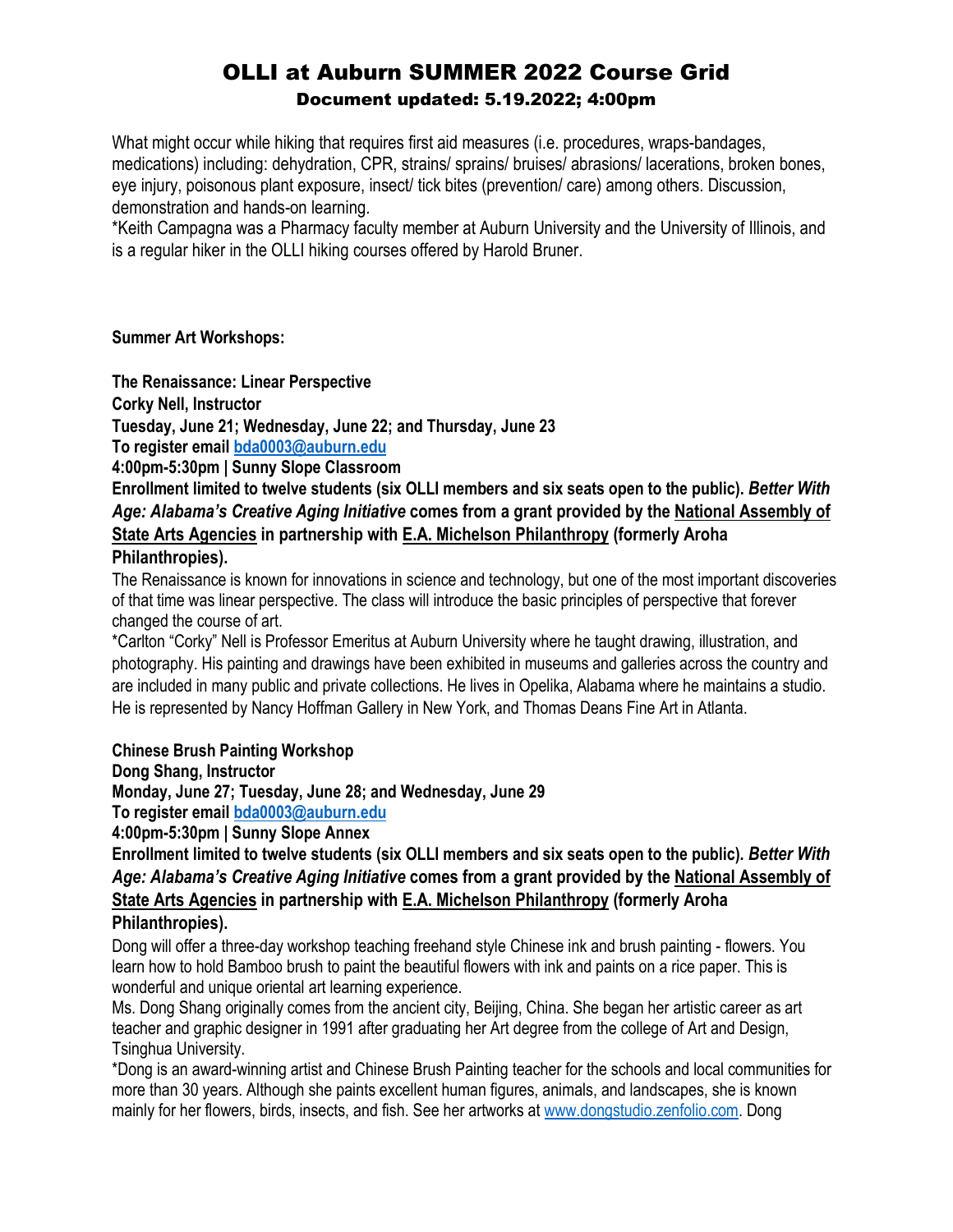encourages and motivates her students to paint and draw. "Students learn art from observation and nature, imagination from their daily lives, and inspiration from other artists."

**The Sketchbook: Drawing by Hand in the Digital World Julia Kjelgaard, Instructor Tuesday, July 5; Wednesday, July 6; Thursday, July 7; and Friday, July 8 To register email [bda0003@auburn.edu](mailto:bda0003@auburn.edu) 4:00pm-6:00pm | Sunny Slope Main Classroom On-on-one conferences will be held on July 8, schedule TBD Enrollment limited to twelve students (six OLLI members and six seats open to the public).** *Better With Age: Alabama's Creative Aging Initiative* **comes from a grant provided by the [National Assembly of](https://nasaa-arts.org/nasaa_research/creative-aging/)  [State Arts Agencies](https://nasaa-arts.org/nasaa_research/creative-aging/) in partnership with [E.A. Michelson Philanthropy](https://eamichelsonphilanthropy.org/vitality-arts/creative-aging/) (formerly Aroha Philanthropies).** 

This short course will introduce you to the elements of drawing with a special emphasis on the sketchbook. Leaning into an art practice that can inform and develop your personal visual vocabulary, we will learn to utilize a sketchbook as a resource for your artistic ideas, and to help you to discover more about what visually interests you. A sketchbook is a living breathing element of the practice of drawing: it can contain sketches, plans, ideas, thoughts, reflections, and fragments of inspiration: color, pattern, objects, and events you find engaging. A sketchbook is mobile, flexible, and personal and often serves as a catalyst for further or more complex work. We will begin with a template for creating a personal sketchbook practice and with some drawing practice fundamentals and tools: exploring line, shape, perspective, and value using the traditional tools of drawing. We will learn to reflect on our own creative interests through what we respond to in observational and expressive drawing, and through using our sketchbook as an image and idea collection site. We will discuss the incorporation of reflection into our sketchbook so that we not only have a record of what we draw but also a selfreflection on our experience of drawing. And we will look at different kinds of sketchbooks and discuss the pros and cons of the different sizes and material choices. This course will give you some basic tools to pursue your artistic interests using a fundamental tool of the artist, the sketchbook.

\*Julia Kjelgaard studied painting and printmaking at the University of California at Santa Barbara, the University of Alberta, and received her M.F.A. from the University of Michigan School of Art and Design. An Emeritus Senior Lecturer at Emory University in Drawing and Painting, her creative work has been included in more than 100 international and national exhibitions as well as in publications such as, *The Best of Printmaking,* and *The Centennial Catalogue* published by the California Printmakers Society.Recipient of a Fulbright Research Grant and an Artist Fellowship from the Alabama Council for the Arts, her work is included in collections at the Taipei Fine Arts Museum, the Huntsville Museum of Art, the Butler Museum of Art, the Kala Institute, the Moscow Studio Collection, and in corporate and private collections.

### **Introduction to Digital Photography**

### **Tanisha Stephens, Instructor**

**Tuesday, July 19; Wednesday, July 20; and Thursday, July 21 (dates yet to be confirmed) To register email [bda0003@auburn.edu](mailto:bda0003@auburn.edu)**

**9:00am-12:00pm | Sunny Slope Classroom**

**Enrollment limited to eight students (four OLLI members and four seats open to the public).** *Better With Age: Alabama's Creative Aging Initiative* **comes from a grant provided by the [National Assembly of](https://nasaa-arts.org/nasaa_research/creative-aging/)  [State Arts Agencies](https://nasaa-arts.org/nasaa_research/creative-aging/) in partnership with [E.A. Michelson Philanthropy](https://eamichelsonphilanthropy.org/vitality-arts/creative-aging/) (formerly Aroha Philanthropies).**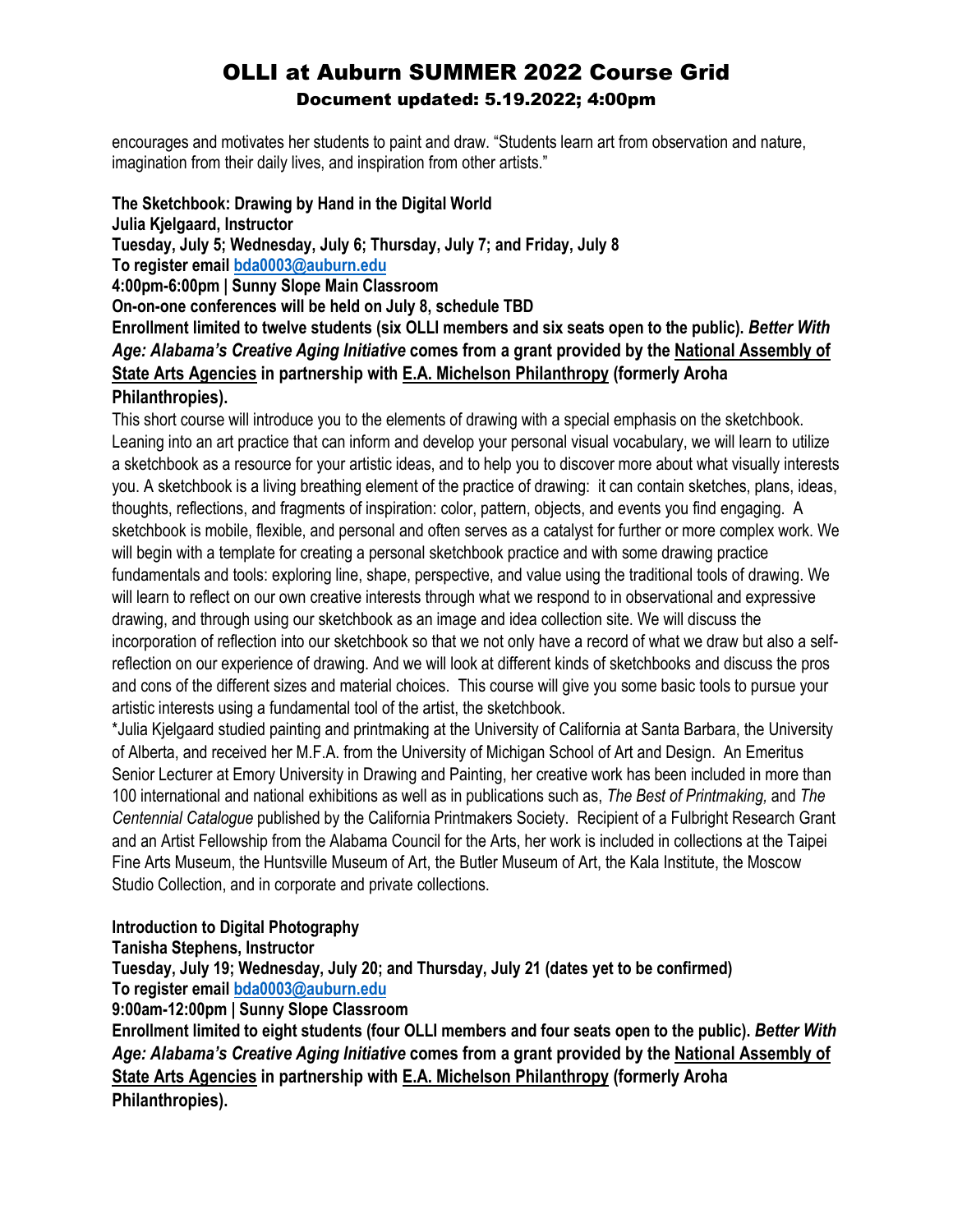This workshop will teach the fundamentals of photography. Students will be introduced to composition, exposure, and focus. Each day the class will learn new ways to capture the best images. A working digital camera is required. A limited number of digital cameras may be available; contact OLLI staff for more information.

\*Tanisha Stephens is an international portrait and event photographer based in Opelika, Alabama. Her studio, Intown Imagery, is a boutique-style portrait studio offering personalized sessions to clients of all ages. She is a graduate of the prestigious Hallmark Institute of Photography and has more than 20 years of photography experience.

### **Collage Workshop**

### **Margee Bright-Ragland**

**Wednesday, July 20; Thursday, July 21; Friday, July 22 To register email [bda0003@auburn.edu](mailto:bda0003@auburn.edu)**

**4:00pm-6:00pm | Sunny Slope Classroom**

**Enrollment limited to twelve students (six OLLI members and six seats open to the public).** *Better With Age: Alabama's Creative Aging Initiative* **comes from a grant provided by the [National Assembly of](https://nasaa-arts.org/nasaa_research/creative-aging/)  [State Arts Agencies](https://nasaa-arts.org/nasaa_research/creative-aging/) in partnership with [E.A. Michelson Philanthropy](https://eamichelsonphilanthropy.org/vitality-arts/creative-aging/) (formerly Aroha Philanthropies).** 

This workshop will explore the medium of collage. Students will be introduced to the fascinating imagery and expression offered by collage. Each day the class will create collages based on a variety of themes, materials, and techniques. Basic materials will be included in the course. Students will be encouraged to bring their own images to the class if they wish. Please join us in our adventures in collage!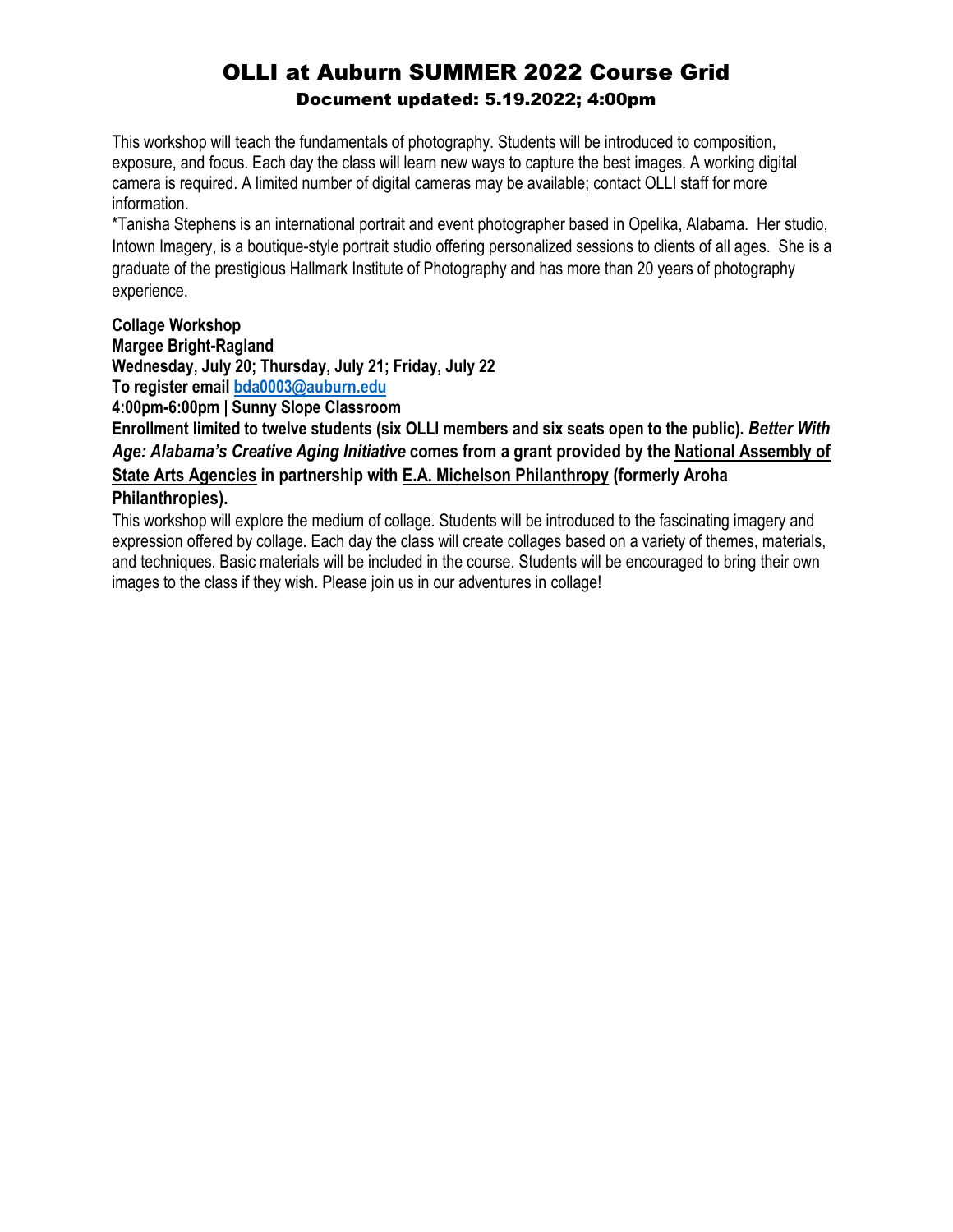**Brown Bag Lunch & Learn Sessions:**

### **Coronavirus Explained Joseph Giambrone, Presenter Wednesday, June 15 11:30am–1:00pm | Pebble Hill, Zoom, and Facebook Live (no registration necessary) No registration required**

This presentation will discuss the evolution of coronavirus induced diseases in humans: Where they started, where we are presently, and what the future holds for their prevention and control. \*Joseph Giambrone is a professor emeritus in Auburn University's Department of Poultry Science with a joint appointment in the Department of Pathobiology in the College of Veterinary Medicine. During his 42 year research career as a molecular virologist, immunologist and epidemiologist, he has made critical advancements in understanding the ecology of viral pathogens, led efforts to improve detection and surveillance of viral diseases and developed new and effective vaccines and vaccine strategies to protect commercially reared chickens as well as pathogens, such as avian influenza viruses, which have spilled over into human populations. His research has had a profound impact on practices used today to reduce the incidence and severity of viral diseases of commercially reared poultry as well in human populations.

### **Be SMART**

### **Harriette Huggins, Presenter Wednesday, June 22 11:30am–1:00pm | Pebble Hill, Zoom, and Facebook Live (no registration necessary) OLLI Shares Auburn No registration required**

Moms Demand Action for Gun Sense in America launched the Be SMART campaign to take action to promote responsible gun ownership and reduce child gun deaths. The campaign focuses on education and awareness about child gun deaths and secure gun storage. Be SMART encourages parents and caretakers to take these five simple steps to help prevent shootings by children: **S**ecure all guns in your home and vehicles; **M**odel responsible behavior around guns; **A**sk about the presence of unsecured guns in other homes; **R**ecognize the role of guns in suicide; **T**ell your peers to be SMART.

\*Harriette Huggins is the Be SMART Lead for the Alabama Chapter of Moms Demand Action. Her five beautiful grandchildren provide inspiration for this work. She is retired from the College of Education Learning Resources Center. She volunteers in several organizations.

### **Taiwan, China and the US Lawrence Grinter, Presenter Wednesday, June 29 11:30am–1:00pm | Pebble Hill, Zoom, and Facebook Live (no registration necessary) Lawrence Grinter, Presenter OLLI Shares Auburn No registration required**

The most sensitive issue between China and the United States, in the Pacific area, is the status of Taiwan, the self-governing, independent, democratic nation of 24 million people, located 90 miles off China's coast. Since the 1979 enactment of the US Taiwan Relations Act, eight US presidents have stated that a Chinese attack on Taiwan would be considered of "grave importance" to the US and the Western Pacific.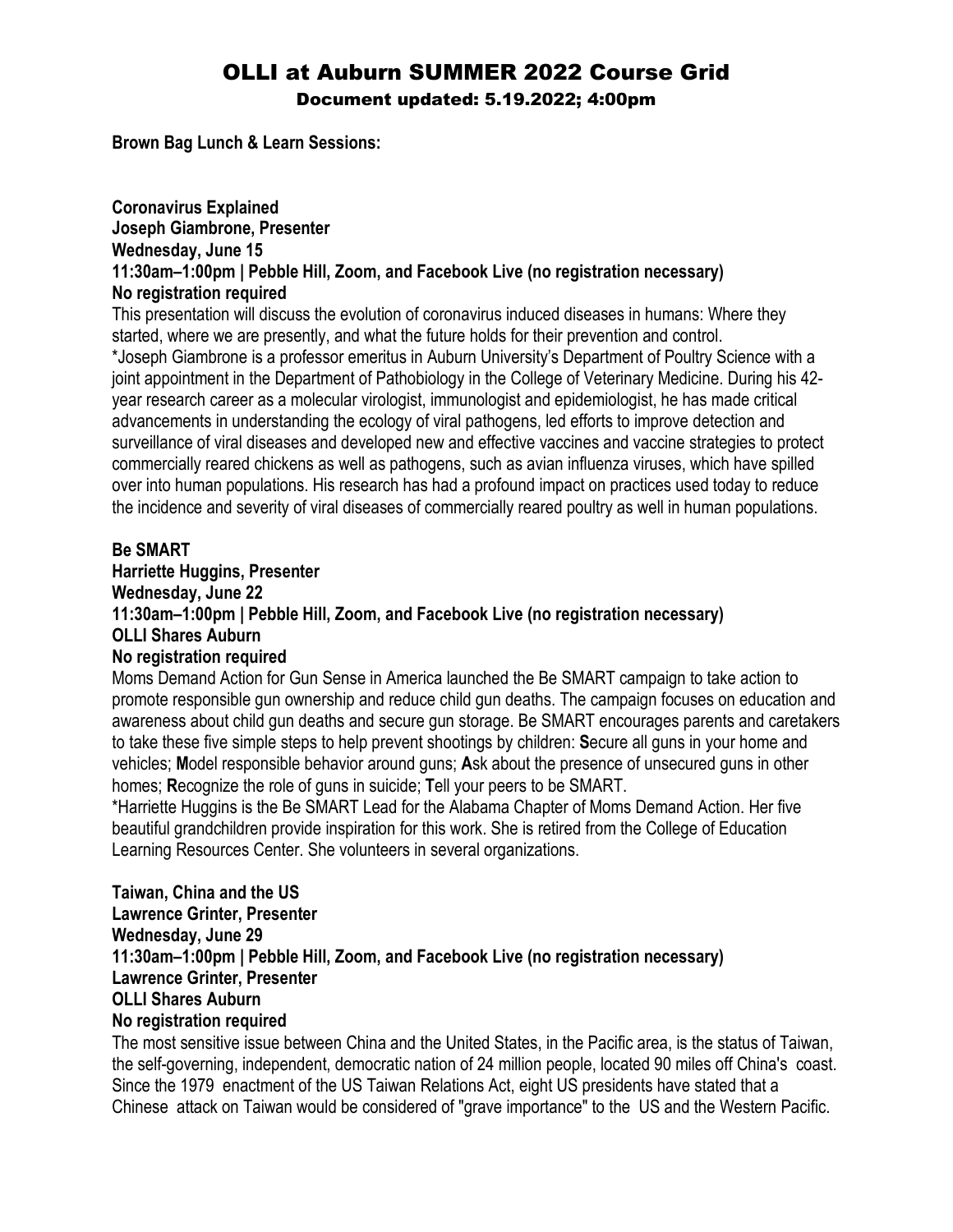This talk compares and contrasts Chinese and US strategies toward Taiwan, and makes a prediction about the future .

\*Lawrence Grinter has taught with AU OLLI for the past five years. Prior to that he taught in Auburn's Political Science Department. For the previous 35 years he taught East Asian and US policy topics at the Air War College and the National War College. He made 32 visits to Asia, and was stationed in South Korea and South Vietnam.

### **Diabetes in Hearing and Balance Care Kathy Dowd and Marsha Kluesing, Presenters Wednesday, July 13 11:30am–1:00pm | Pebble Hill, Zoom, and Facebook Live (no registration necessary)**

### **No regustration required**

For the past ten years Dr. Kathy Dowd of the Audiology Project has worked to raise the awareness of chronic disease and ototoxic medications causing hearing loss by instructing diabetes educators, optometrists and audiologists nationally about this silent unmet medical need. In 2021 her advocacy efforts moved the Centers for Disease Control to recommend a baseline hearing test at the time of diagnosis and annually thereafter. Dr. Dowd is heading the advocacy and collaboration with Audiology organizations on clinical guidelines for patient care in the area of chronic and infectious diseases. This presentation will examine the pathophysiology of diabetes on hearing and balance as well as audiology medical management of diabetes associated hearing and balance issues. The course will look at the research we know and do not know, patient care and interprofessional collaboration around diabetes care.

\*Dr. Kathy Dowd, AuD received her undergraduate degree in French Education from Spalding University, Masters in Audiology from University of Louisville and Clinical Doctorate from Salus University. Her background in Audiology over the past 42 years is in educational audiology at local and state levels, private practice, ENT and proprietary clinics. For the past ten years, Dr. Dowd has worked to raise the awareness of chronic disease and ototoxic medications causing hearing loss by instructing diabetes educators, optometrists and audiologists nationally about this silent unmet medical need. In 2021 her advocacy efforts moved the Centers for Disease Control to recommend a baseline hearing test at the time of diabetes diagnosis and annually thereafter. Dr. Dowd is heading the advocacy and collaboration with Audiology organizations on clinical guidelines for patient care in the area of chronic and infectious diseases. \*Marsha Kluesing, AuD is the coordinator for the Alabama Cohort of The Audiology Project. She is currently employed as an audiologist with Hearing Life in Auburn AL and from 2010 to 2018 Dr. Kluesing was employed at Auburn University and supervised clinical audiology graduate students.

#### **All About Birds: Physiological Ecology of Stress, Changing Environments, and Hormones Tori Coutts, Presenter Wednesday, July 20 11:30am–1:00pm | Pebble Hill, Zoom, and Facebook Live (no registration necessary)**

**OLLI Shares Auburn**

### **No registration required**

Most of Tori's research is based on how changing environments can affect organisms during development and reproduction (part of a field called physiological ecology), and she specifically studies birds. This presentation will discuss bird physiology, focusing on the stress response and hormones, and ecology, focusing on reproduction and cool and interesting bird species systems, and tie my work into the presentation.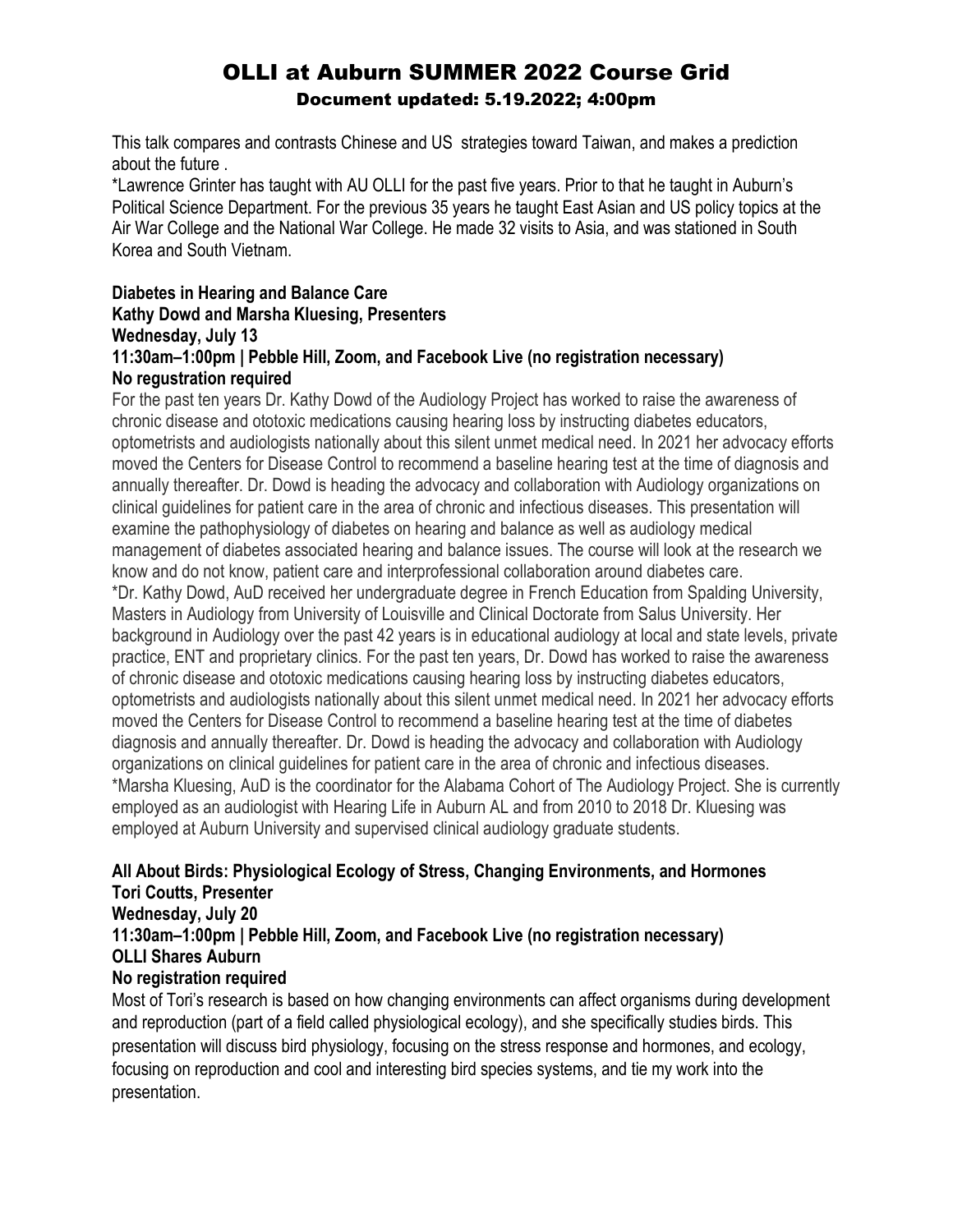\*Tori Coutts is originally from Hershey, Pennsylvania and received her Bachelor's of Science degree in Biology with a concentration in Animal Behavior and Molecular Biology at Millersville University of Pennsylvania. She moved to Auburn to work with Dr. Haruka Wada and received her PhD in Biological Sciences. Upon graduation, she plans to become a university professor and guide young students towards their research and career goals.

**Live From Korea Series:**

#### **Live From Korea**

### **Tuesdays, June 21—July 26, 6:00pm-7:30pm CST**

Coordinator: Robert Matz, Campus Dean, George Mason University Korea

**June 21: Four Decades of Change in Korea. Suzanna Samstag.** This session will be about Korea's transformation from a "recipient country" as exemplified in programs like Peace Corps to a "donor country" as exemplified in Korea's own version of Peace Corps, KOICA, and Korea's emergence internationally as a known quantity in popular culture. This session will be based on the instructor's own experience. Suzanna Samstag Oh serves as senior advisor to the chairman of Daesung Group. Prior to that, Suzanna ran a cultural institute, worked as senior translation editor for the Korean edition of Newsweek and managed the global operations of SamulNori, a traditional Korean percussion ensemble. She has also served on the Presidential Commission on Nation Branding and has advised the Ministry of Justice and the Bureau of Cultural Properties.

**June 28: The Miracle of the Han River and Beyond. Moon Joon Kim.** This course provides an overview of Korea's remarkable economic development since the early 1960's. After the Korean War, South Korea has transformed in the past decades from an agriculture-based economy to one of the world's most dynamic industrial economies, with an average annual growth rate of 7.3% and per capita income reaching \$27,000 in 2015. Dr. Moon Joon Kim is an assistant professor of Economics at George Mason University Korea, and he received his PhD in Economics from North Carolina State University. His fields of specialization are environmental economics, health economics, energy economics, and applied microeconometrics, with research primarily focused at the intersections of these.

**July 5: Inter-Korea Relations and North Korea. Dr. Soyoung Kwon.** The current status of Korea invites many questions: How did North Korea avoid the domino-like collapse of communism of 1989? Why can't the two Koreas find the peace and reconciliation to be reunified? Why does North Korea want to possess nuclear weapons? What would be the most ideal approach towards North Korea to facilitate change? Addressing these